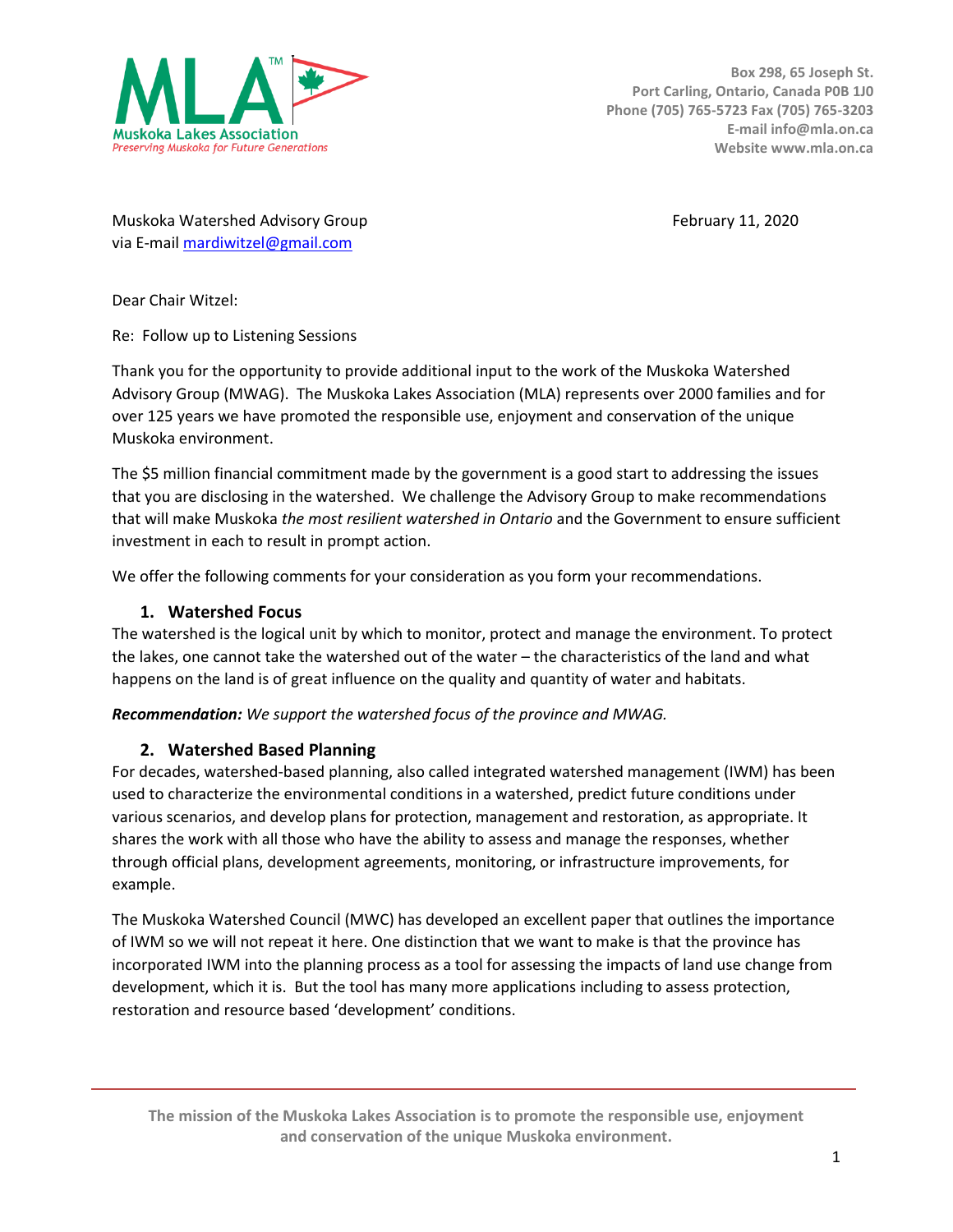This watershed planning tool has been used for Source Water Protection, the Oak Ridges Moraine Protection Plan, and the Lake Simcoe and Lake Erie nutrient reduction plans, to name a few.

From a watershed plan may emerge plans for specific sub watershed where more in-depth knowledge is required, justifications for infrastructure improvements (e.g. phase 1 of an Environmental Assessment) or a forest management plan, for example. Each watershed plan is tailored to the unique environments, circumstances and challenges and involving those who need to be at the table. Watershed scale planning allows us to see issues and solutions beyond municipal boundaries and the capacity of one organization to effect.

*Recommendation: That an Integrated Watershed Plan be undertaken for the Muskoka Watershed to characterize the environment, establish monitoring parameters and locations, assess a variety of issues and risks today and into the future, and to develop management actions and responsibilities for implementation.*

# **3. Planning for Climate change**

Any watershed plan needs to assess the existing and future impacts from climate change on the environment and ensure that our management plans and standards are proactively allowing us to mitigate and adapt to this new regime. Nowhere has this been more evident than in the spring flooding and severe summer storms experienced more frequently in the past decade.

The Muskoka River Water Management Plan (MRWMP) guides the management of water levels in the lakes. The base model for the Muskoka River plan was set up to simulate the period 1970-2000 and much of the data used in the model was current as of late 1990s, over 20 years ago. Much has changed since then. Climate conditions have changed according to many sources, including the Ministry of Natural Resources (*Climate change projections for Ontario: An updated synthesis for policymakers and planners, 2015*). Their results show significant changes are expected in future years (2011-2040, 2041- 2070 and 2071- 2100) when compared with the baseline period 1971-2000 (coincidentally the same baseline period in the MRWMP). They predict that air temperatures will be 2-7 degrees warmer in summer. Winter temperatures are projected to increase, on average by 2.5 to 2.8 $^{\circ}$  in the 2020s. We are here now. Another new report focused on the impact of climate change in the Muskoka region is well documented in the Planning for Climate Change in Muskoka report, published by the Muskoka Watershed Council, 2016 [\(www.muskokawatershed.org](http://www.muskokawatershed.org/)). This sets the stage for increased lake-effect snow and/or winter rain in the Muskoka river basin, conditions that are impacting our water levels and spring floods. Conditions that will result in more drought and a greater risk of forest fire.

Despite repeated requests from the MLA, one of the stakeholders of the MRWMP, MNRF has steadfastly refused to initiate an update to the plan. It is clear now that the Muskoka River Water Management Plan needs to be revised to reflect our new climate reality and to transparently incorporate the Bala Falls Hydroelectric Plant. While we acknowledge that the MRWMP is not a flood control plan, a water level management plan within the context of the watershed can mitigate these effects to some extent.

Having said all this, the MRWMP only looks after water levels to support recreational boating, fisheries and hydro power generation. There are many other aspects of a watershed that contribute to the control of water levels in the lakes. Therefore, an update to the MRWMP is overdue but it should be conducted within the Watershed Plan process for maximum effect.

**The mission of the Muskoka Lakes Association is to promote the responsible use, enjoyment and conservation of the unique Muskoka environment.**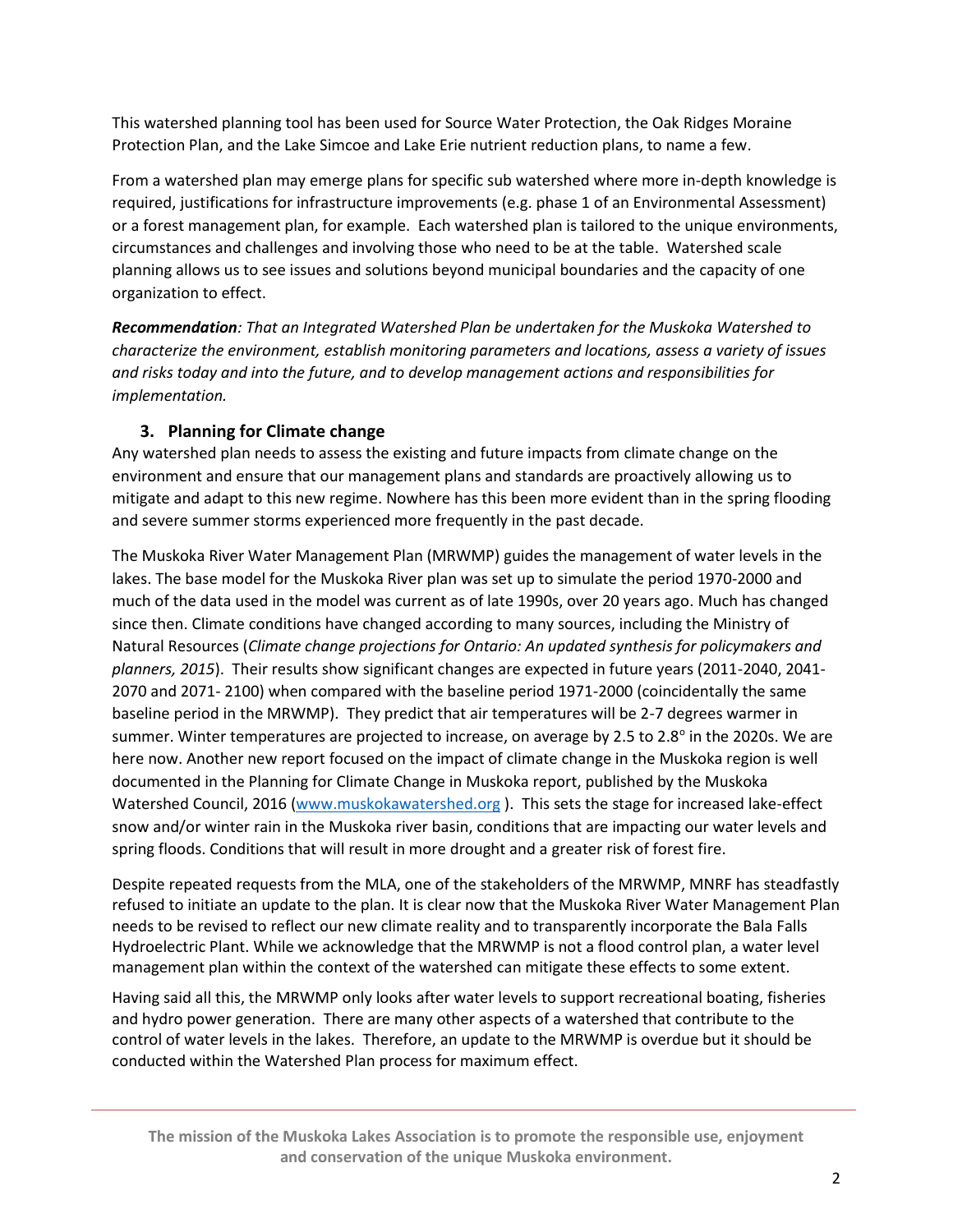*Recommendation: Update the Muskoka River Water Management Plan as an element of the Muskoka Watershed Plan, with current data and climate scenarios built in.* 

# **4. Science, Data and Tools to Manage**

The Muskoka environment is changing. Whether it be from climate change, land development, improvements in sewage treatment, invasive species and diseases affecting trees and wildlife, or runoff from roads, the environmental responses are now more complicated and interrelated. Monitoring data and the application of scientific research has shone a light on many issues over the years including acid rain, nutrient enrichment of lakes, and storm water management. Now, more than ever, we need science and tools to assess issues today and into the future. We need to be able to predict with accuracy and know when we are approaching thresholds.

### Science

Muskoka is fortunate to have the Dorset Research Centre in its midst, with world class scientists. The Muskoka Watershed Council and Friends of the Muskoka Watershed also have expertise to be valued from those who have chosen to make Muskoka their home.

No longer can our current and future issues be left to an ad hoc approach to understanding and managing. Our scientists have flagged many disturbing trends, such as calcium reduction, increasing blue green algae and increasing chlorides in the lakes.

Unfortunately, successive governments, in an attempt to reduce costs, have been systematically reducing the capacity of our government scientists to research and develop solutions. Perhaps it is time to reinvigorate the Dorset Centre into a Recreational Lakes and Watersheds Centre of Excellence as well as the research conducted there to aid in understanding the science behind the watershed conditions.

*Recommendation: Expand investment in the Dorset Centre to create a Recreational Lakes and Watersheds Centre of Excellence to aid in understanding the science behind watershed conditions and their effects on our lakes.*

# Monitoring

Integrated watershed monitoring programs are developed and implemented in many watersheds to ensure long term, consistent and complimentary data to inform analysis and management actions. In southern Ontario conservation authorities are often the organizations undertaking these programs with data made available to various stakeholders. The conservation authorities also undertake monitoring on behalf of other organizations, such as the provincial government for efficiency.

The MLA, lake partners and the District of Muskoka all monitor water quality in the Muskoka Lakes. Some important parameters may not be measured consistently by all. Forests, wildlife, and aquatic life all have variable levels of monitoring or inventory from a variety of organizations, again subject to funding which is dwindling despite an increasing need for quality data.

You cannot manage what you do not measure. Therefore, an integrated watershed monitoring program should be developed and implemented, incorporating long term data points.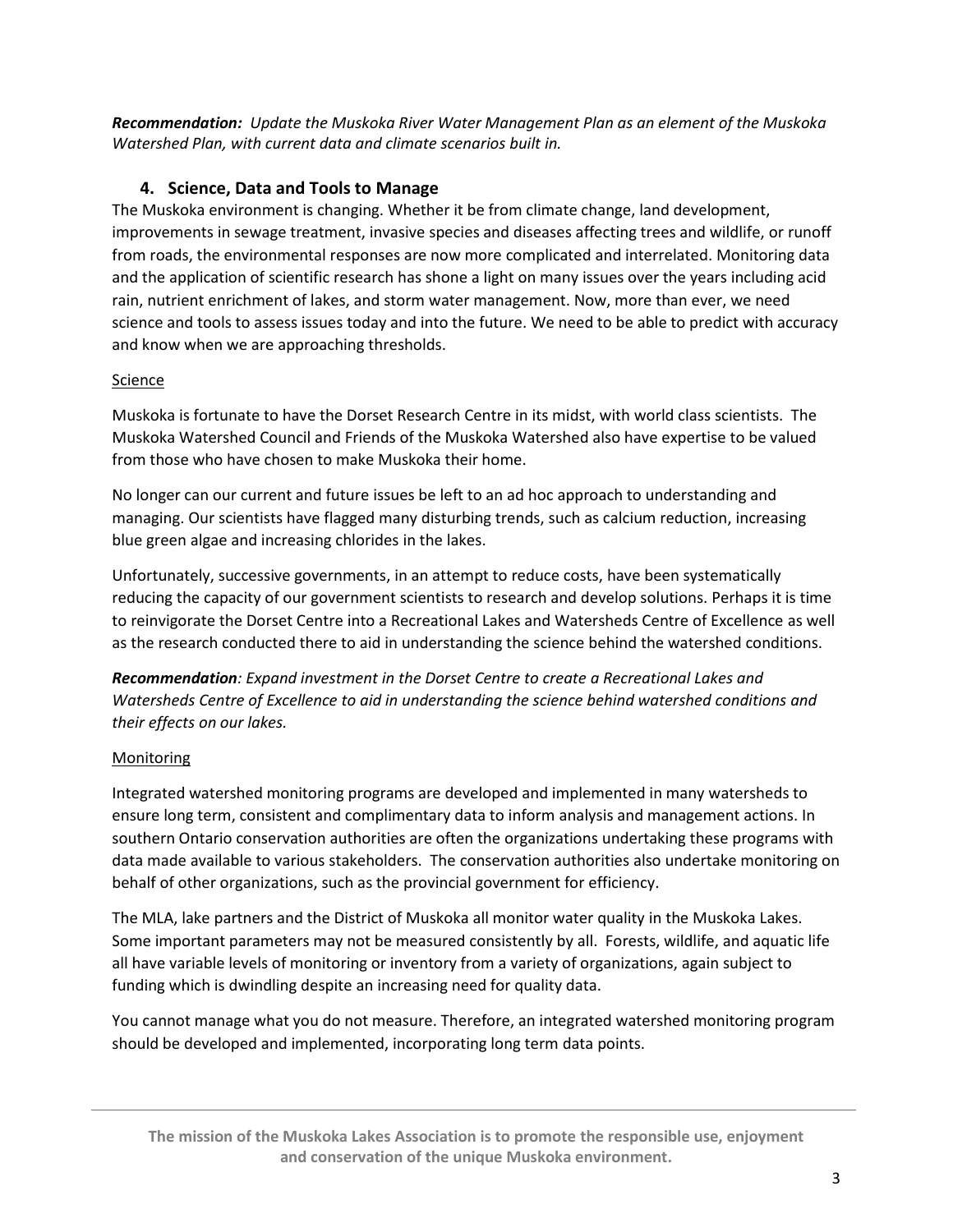Monitoring points may need to be increased to provide sufficient coverage and be able to see responses to changes in land use or action. Experience from the south tells us that rain gauges need to be real time and installed at many more locations in the watershed to capture the variability in intense storms. More climate and stream flow stations are required. The data needs to be quickly available to all that need it through centralized and accessible storage.

*Recommendation: An integrated watershed monitoring program should be developed and implemented, incorporating long term data points, and be readily available to users.*

## Tools

With data and future planning comes the need to have predictive models to run scenarios of change – either long or short term. We need models for flood forecasting and warning, models for forest change, for loading of nutrients under various management scenarios, etc. The models must calibrate to observed conditions which means monitoring data is required. Of greatest urgency is the requirement for hydrological models for flood forecasting and warning and the update to the MRWMP.

*Recommendation: Develop a hydrological model for the Muskoka River to aid in flood forecasting and warning and inform the update to the MRWMP.* 

# **5. Effective Governance**

There is no comprehensive watershed governance for the Muskoka Lakes, be it for flooding, water quality, or forest management. The District of Muskoka provides some of the needed actions as well as the Ministry of Natural Resources and Forestry for flooding and forestry and Ministry of Environment Conservation and Parks for water quality and natural heritage. The MLA strongly believes that neither Ministry has the full set of resources or authorities to truly manage the watershed (evidenced by lack of floodplain mapping, limited water quality testing, lack of tools) and the District does not have the jurisdiction.

The conservation authority model has been in place in Ontario since 1946 to manage natural resources on a watershed basis. Sounds like exactly what we are missing here. Given the scope and impact of the water management issues in the Muskoka region the MLA believes that it is time to bring a conservation authority to Muskoka who have the mandate for water and natural resources management at the watershed scale. They are delegated the responsibility to implement the hazard management policies of the Provincial Policy Statement and through recent changes to the CA Act are mandated to undertake programs for source protection. We can no longer expect effective management, especially around flooding, without a purpose-built body who have the power to study, proactively manage and where necessary regulate the system.

The argument is made that it is expensive to form a conservation authority. The MLA would argue that it is becoming increasingly expensive not to have such an organization. This is an opportunity to invest in the environment by investing in governance.

### *Recommendation: Form a conservation authority for Muskoka*